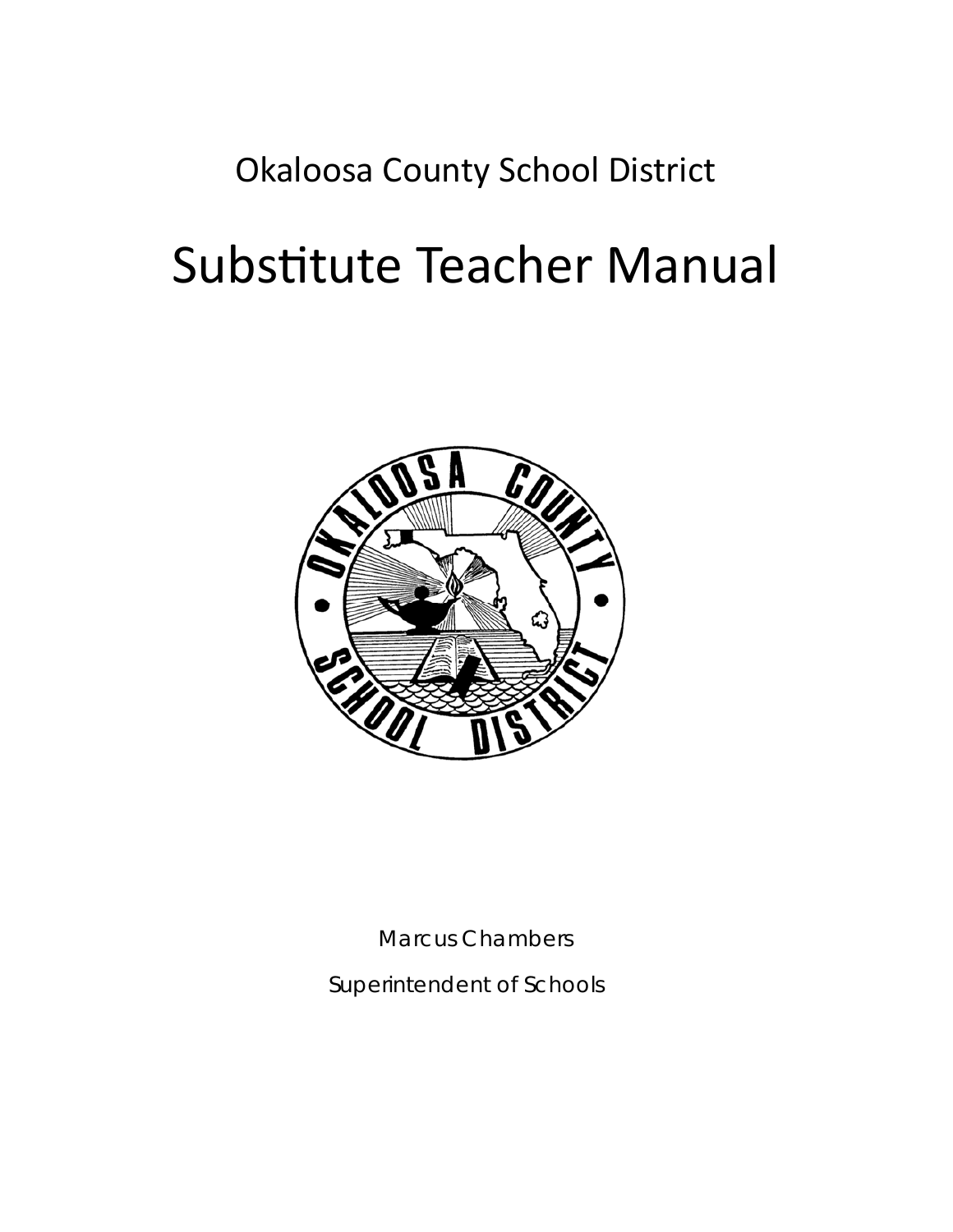

# School Board Policy

### **06-15 Substitute Personnel**

(A) Schools and/or departments shall receive a listing of approved substitute personnel. Names of all eligible substitute personnel shall be submitted for Board approval. Employment of persons other than approved substitutes is prohibited. Checks for substitute personnel will be sent to one location as designated by the substitute.

(B) Approval of substitutes is for the school year. Names will be automatically resubmitted each fall except for the following reasons:

#### **(1) Failure to work nine (9) times in a school year;**

- (2) Unsatisfactory performance;
- (3) Arrest and pending charges;
- (4) Resignation;
- (5) Repeated refusal to accept substitute positions in substitute's preferred zone.

(C) All substitute employees shall complete appropriate requirements as designated in the "Personnel Procedures."

Statutory Authority: Sections 1001.41(2); 1012.23(1), Florida Statutes Laws Implemented: Section 1012.35, Florida Statutes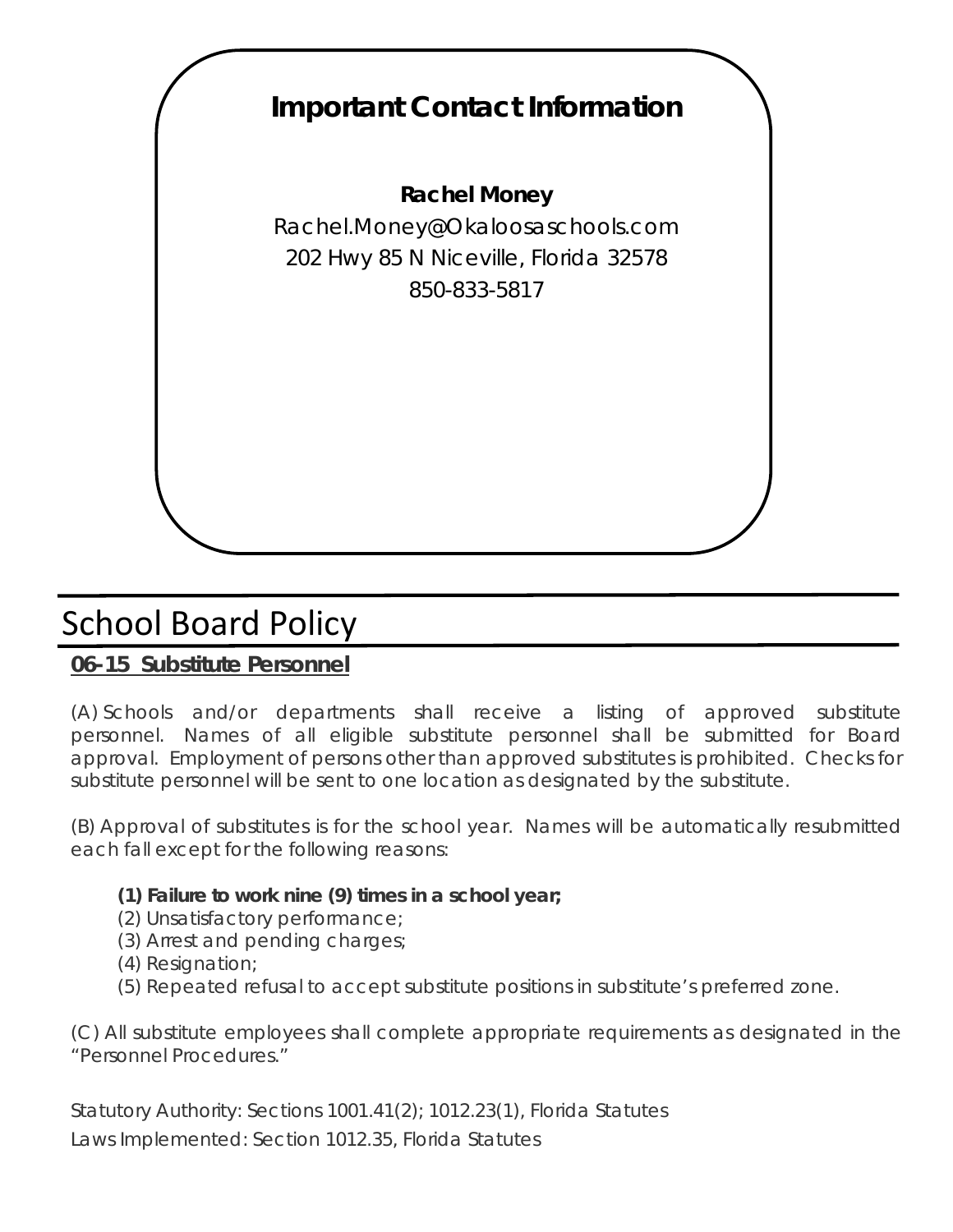## Fingerprinting Instructions for Substitute Teachers

1. Registration for fingerprinting is completed online at www.fieldprintflorida.com. Applicants pay a one-time fee, via credit card, of \$80. You can make an appointment at an Okaloosa County location or put in your zip code to find a Fieldprint location more convenient for you. The local sites are:

Qwik Pack & Ship, 913 Beal Parkway N.W., Fort Walton Beach, near the Goodwill Speedee Printing, 963 South Ferdon Blvd. in the Shoal River Plaza in Crestview

#### **You cannot walk in without an appointment. All appointments must be made through the online system.**

2. At the time of registration you will choose the "I Know My Fieldprint" code option.

Your Fieldprint code is **FPOCSDInstructional.** 

3. You will choose to have the results sent to one of the locations in the drop down menu (all the schools in OCSD are listed—or at the bottom of the list is "Employee Division".)

4. Once the approved fingerprint results are received, our application will be updated. When your application is complete and you are approved for hire you will receive an email from either Rachel Money or Maria Medina instructing you If you have questions about the fingerprinting process, contact Tracy Conner at Tracy.Conner@Okaloosaschools.com or (850) 833-5812.

Only those applying for substitute teachers positions need fingerprints prior to an official job offer. If you are going to be a non-instructional substitute, please contact Tracy Conner for your code.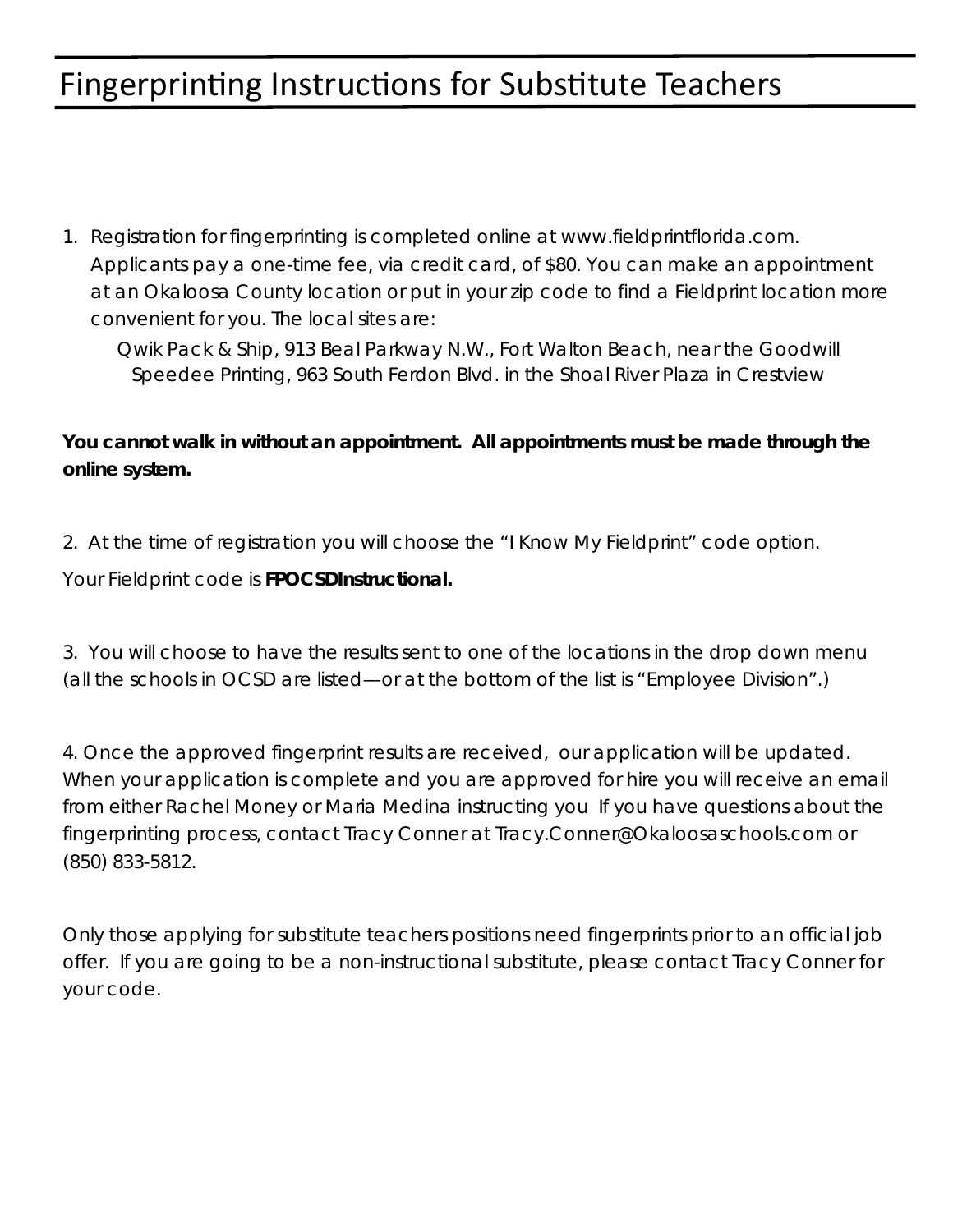### **General Duties**

#### **Reporting to the Office**

- 1. Arrive no less than fifteen minutes before classes begin unless other arrangements have been made with the school. If you receive a late call, arrive as soon as possible.
- 2. Register in the office and record your name on the appropriate sign in sheet (this verification of time spent on the job is used in determining your pay).
- 3. Ask where you should find the teacher's schedule and determine if there are any extra duties or activities for the day. Clarify the lunch schedule; high schools and middle schools in particular have complicated bell schedules for lunch dismissals.
- 4. Ask if you should check the teacher's mail box.
- 5. Ask about school procedures for taking attendance and turning attendance to the office.
- 6. Ask if the teacher's lesson plans, class rolls, books, attendance materials, etc, have been left in the office or in the classroom.
- 7. Obtain the classroom key.
- 8. Request a campus map, bell schedules and forms for routine procedures (absentee slips, hall passes, etc.)
- 9. Ask about end of day responsibilities (such as walking students to buses) and procedures (such as safeguarding the teacher's materials).

#### **Before Classes Begin**

- 1. Introduce yourself to a teacher in an adjacent class so that you will have someone to call on if you have questions or problems.
- 2. Organize materials to be used during the day (notices from office, handouts, etc.) and check any equipment that will be used to ensure that it is working properly.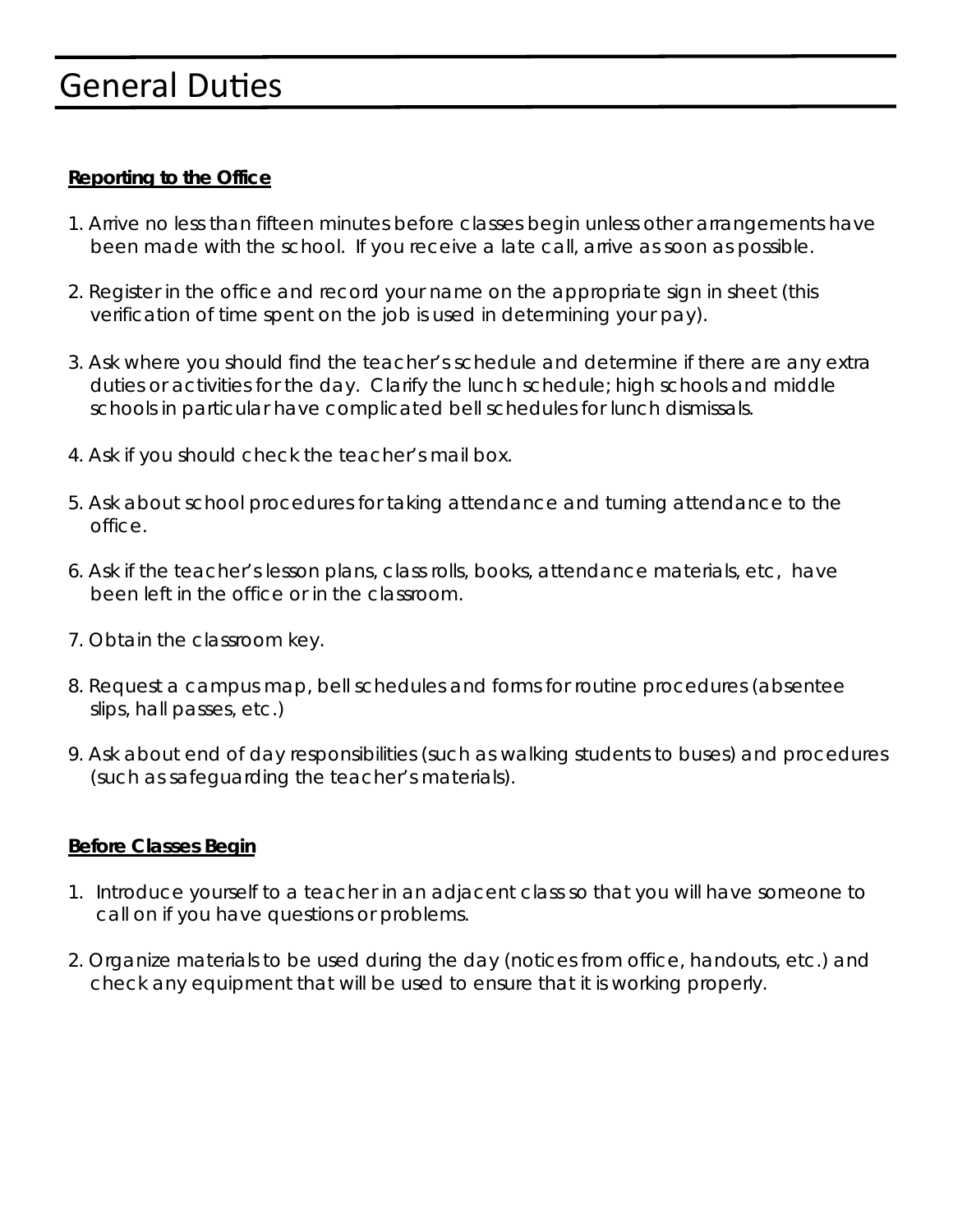# OCSD School Listing

| Name Of School                                                                                                                                                                                                                                                                                                                                                                                                      | <b>Address</b>                                                                                                                                                                                                                                                                                                                           | Phone                                                                                                                                                                                        | <b>Work Hours</b>                                                                                                                                                                                                                                                                                              |
|---------------------------------------------------------------------------------------------------------------------------------------------------------------------------------------------------------------------------------------------------------------------------------------------------------------------------------------------------------------------------------------------------------------------|------------------------------------------------------------------------------------------------------------------------------------------------------------------------------------------------------------------------------------------------------------------------------------------------------------------------------------------|----------------------------------------------------------------------------------------------------------------------------------------------------------------------------------------------|----------------------------------------------------------------------------------------------------------------------------------------------------------------------------------------------------------------------------------------------------------------------------------------------------------------|
| <b>Crestview Area/ North County Schools</b>                                                                                                                                                                                                                                                                                                                                                                         |                                                                                                                                                                                                                                                                                                                                          |                                                                                                                                                                                              |                                                                                                                                                                                                                                                                                                                |
| <b>Antioch Elementary</b><br>Baker School (K-12)<br><b>Bob Sikes Elementary</b><br>Crestview High School<br>Davidson Middle School<br><b>Emerald Coast Career Inst</b><br>Laurel Hill (K-12)<br>Northwood Elementary<br>Richbourg School<br>Riverside Elementary<br>Shoal River Middle School<br>Southside Center<br><b>Walker Elementary</b>                                                                       | 4700 Whitehurst Lane<br>1369 14th Street (Baker)<br>425 Adams Drive<br>1250 N. Ferdon Blvd<br>6261 Old Bethel Road<br>500 Alabama Street<br>8078 4th Street (Laurel Hill)<br>501 4th Ave<br>500 Alabama Street<br>3400 Redstone Ave E<br>3200 Redstone Ave E<br>600 S. Pearl Street<br>2988 Stillwell Blvd                               | 683-7540<br>689-7279<br>689-7268<br>689-7177<br>683-7500<br>689-5535<br>652-4111<br>689-7252<br>689-5089<br>689-7203<br>689-7229<br>689-7211<br>689-7220                                     | 07:55AM-03:25PM<br>07:15AM-03:00PM<br>07:15AM-02:45PM<br>06:30AM-02:30PM<br>06:40AM-02:20PM<br>06:45AM-02:15PM<br>07:10AM-02:40PM<br>08:00AM-03:30PM<br><b>Times Vary</b><br>07:50AM-03:20PM<br>07:45AM-03:00PM<br><b>Times Vary</b><br>07:45AM-03:15PM                                                        |
|                                                                                                                                                                                                                                                                                                                                                                                                                     | Niceville/Valparaiso/Eglin AFB/ Central Area Schools                                                                                                                                                                                                                                                                                     |                                                                                                                                                                                              |                                                                                                                                                                                                                                                                                                                |
| <b>Bluewater Elementary</b><br><b>Edge Elementary</b><br><b>Eglin Elementary</b><br>Lewis School<br>Niceville High School<br>Okaloosa Stemm Center<br>Plew Elementary<br>Ruckel Middle School                                                                                                                                                                                                                       | 4545 Range Road<br>300 N. HWY 85<br>200 Gaffney Road<br>281 Mississippi Ave<br>800 E. John Sims Pkwy<br>379 Edge Avenue<br>220 Pine Street<br>201 N. Partin Drive                                                                                                                                                                        | 833-4240<br>833-4138<br>833-4320<br>833-4130<br>833-4114<br>833-4120<br>833-4100<br>833-4142                                                                                                 | 08:15AM-03:45PM<br>07:55AM-03:25PM<br>07:30AM-03:00PM<br>07:05AM-02:35PM<br>06:30AM-02:15PM<br>06:45AM-02:15PM<br>07:50AM-03:20PM<br>07:10AM-02:40PM                                                                                                                                                           |
| Fort Walton Beach/ South Area Schools                                                                                                                                                                                                                                                                                                                                                                               |                                                                                                                                                                                                                                                                                                                                          |                                                                                                                                                                                              |                                                                                                                                                                                                                                                                                                                |
| <b>Bruner Middle School</b><br>Choice HS / Tech College<br>Choctaw High School<br><b>Edwins Elementary</b><br><b>Elliot Point Elementary</b><br>Florosa Elementary<br><b>FWB High School</b><br>Kenwood Elementary<br>Longwood Elementary<br>Mary Esther Elementary<br>Meigs Middle School<br><b>NW FL Ballet Academy</b><br>Pryor Middle School<br>Shalimar Elementary<br>Silver Sands School<br>Wright Elementary | 322 Holmes Blvd<br>1976 Lewis Turner Blvd<br>110 Racetrack Rd<br>7 SW Wright Pkwy<br>301 Hughes Street<br>1700 Hwy 98 W<br>400 Hollywood Blvd<br>15 Eagle Street<br>50 Holly Ave<br>320 Miracle Strip Pkwy<br>150 Richbourg Ave<br>310 Perry Ave, SE<br>201 Racetrack Road<br>1350 Joe Martin Circle<br>349 Holmes Blvd<br>305 Lang Road | 833-3266<br>833-3500<br>833-3614<br>833-3333<br>833-3355<br>833-4381<br>833-3300<br>833-3570<br>833-4329<br>833-3371<br>833-4301<br>664-7787<br>833-3613<br>833-4339<br>833-3364<br>833-3580 | 07:15AM-02:45PM<br><b>Times Vary</b><br>06:30AM-02:15PM<br>07:45AM-03:15PM<br>07:25AM-02:55PM<br>08:00AM-03:30PM<br>06:30AM-02:15PM<br>08:00AM-03:30PM<br>08:15AM-03:45PM<br>07:50AM-03:20PM<br>07:00AM-02:30PM<br>07:15AM-02:45PM<br>07:00AM-02:30PM<br>07:15AM-02:45PM<br>07:30AM-03:00PM<br>07:45AM-03:15PM |
| <b>Destin Area Schools</b>                                                                                                                                                                                                                                                                                                                                                                                          |                                                                                                                                                                                                                                                                                                                                          |                                                                                                                                                                                              |                                                                                                                                                                                                                                                                                                                |
| Destin Elementary<br>Destin Middle School                                                                                                                                                                                                                                                                                                                                                                           | 630 Kelly Street<br>4608 Legendary Marina Dr.                                                                                                                                                                                                                                                                                            | 833-4360<br>833-7655                                                                                                                                                                         | 07:45AM-03:15PM<br>08:10AM-03:40PM                                                                                                                                                                                                                                                                             |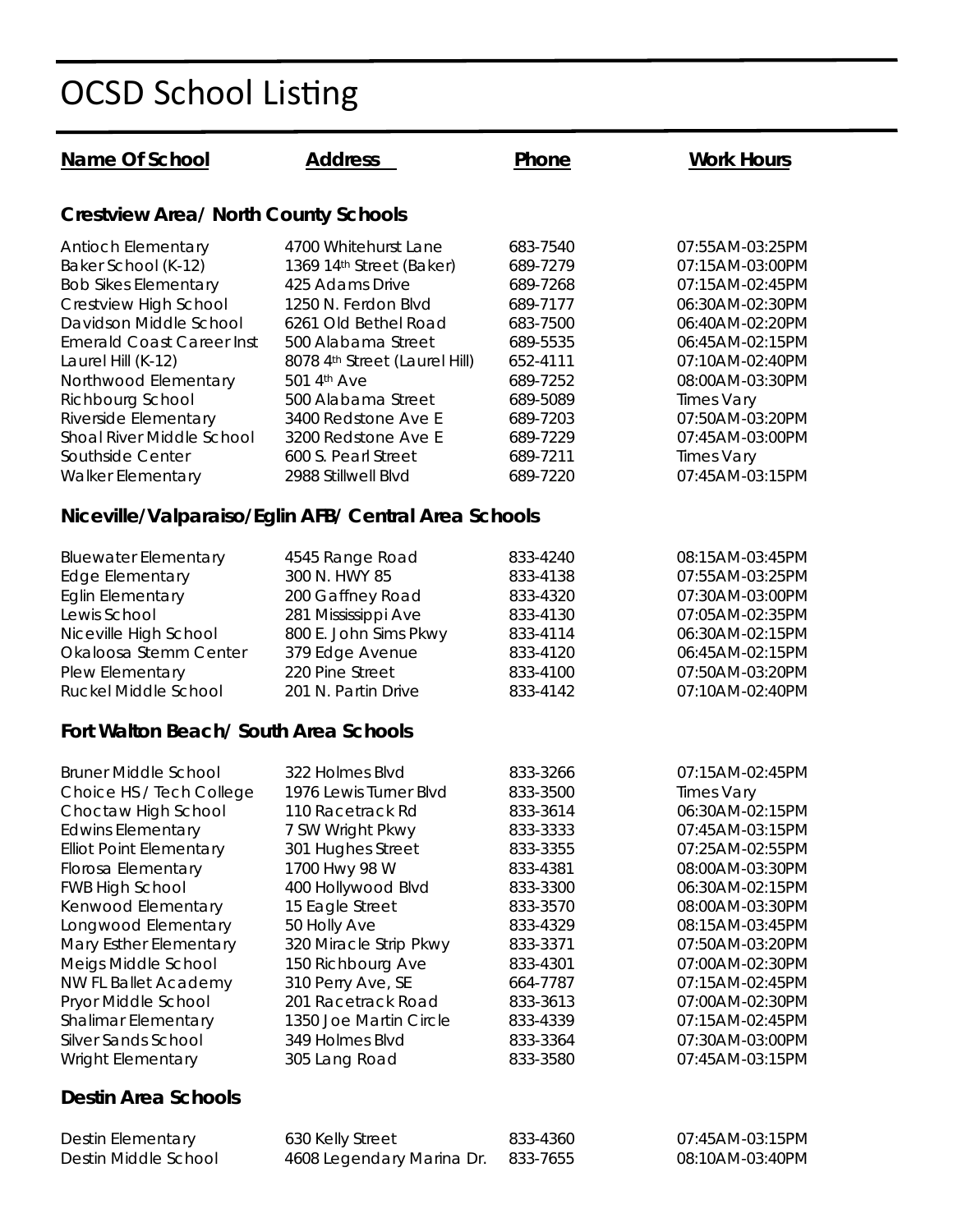# Charter Schools

#### **Charter Schools**

These schools are not part of the Okaloosa County School District. You may substitute for these schools **but they are responsible for paying you** for subbing with them. You will need to check with them on work times. Substituting for the Charter Schools **DOES NOT** count towards the "9 times" required by the school district**.** 

| Okaloosa Academy Rader Group: | 850-864-3133            |
|-------------------------------|-------------------------|
| Dept of Juvenile Justice      | 850-419-9389            |
| AMI Kids:                     | 850-244-2711            |
| Liza Jackson:                 | 850-833-3321 K-8 School |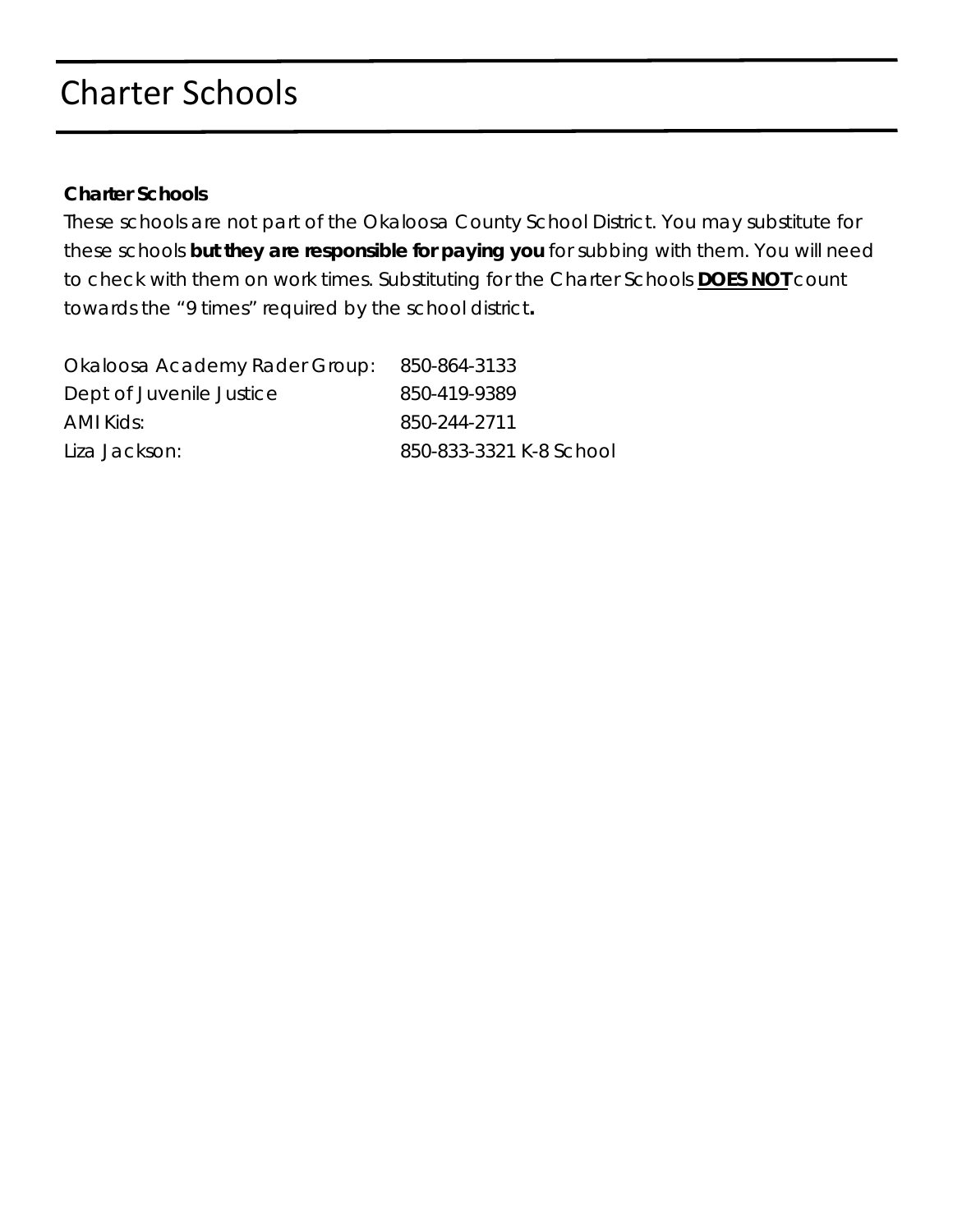### **General Duties**

- 3. Locate the class seating charts.
- 4. Locate the office call button or intercom or classroom telephone.
- 5. Familiarize yourself with fire drill and other emergency procedures, as well as the evacuation plan posted in the classroom, fire extinguisher locations, and call button locations.
- 6. Locate the faculty lounge/dining area, adult restrooms, team meeting areas, etc.
- 7. Check school's policy regarding attendance.

### **Planning Period and Lunch**

- 1. If possible, lock the classroom when you leave. Do not leave handbags or valuables unattended.
- 2. Do not leave the school during your planning period or lunch. If an emergency arises, consult the principal or his/her designee.
- 3. Follow procedures given to you by the school's administrative staff.

### **End of Day**

- 1. Leave a note for the teacher in the plan book informing him/her of how the day went be honest, and note any specific concerns or problems.
- 2. Leave the teacher's materials and student work in the classroom or in the office as instructed.
- 3. Return the classroom key to the office .

#### **If You Are Assigned to a Classroom with Computer Equipment**

- 1. Be aware of the proper treatment of the equipment.
- 2. Do not assume that someone else will secure the room equipment for you.
- 3. Log into the teacher's computer only if lesson requires and only use the district provided log in.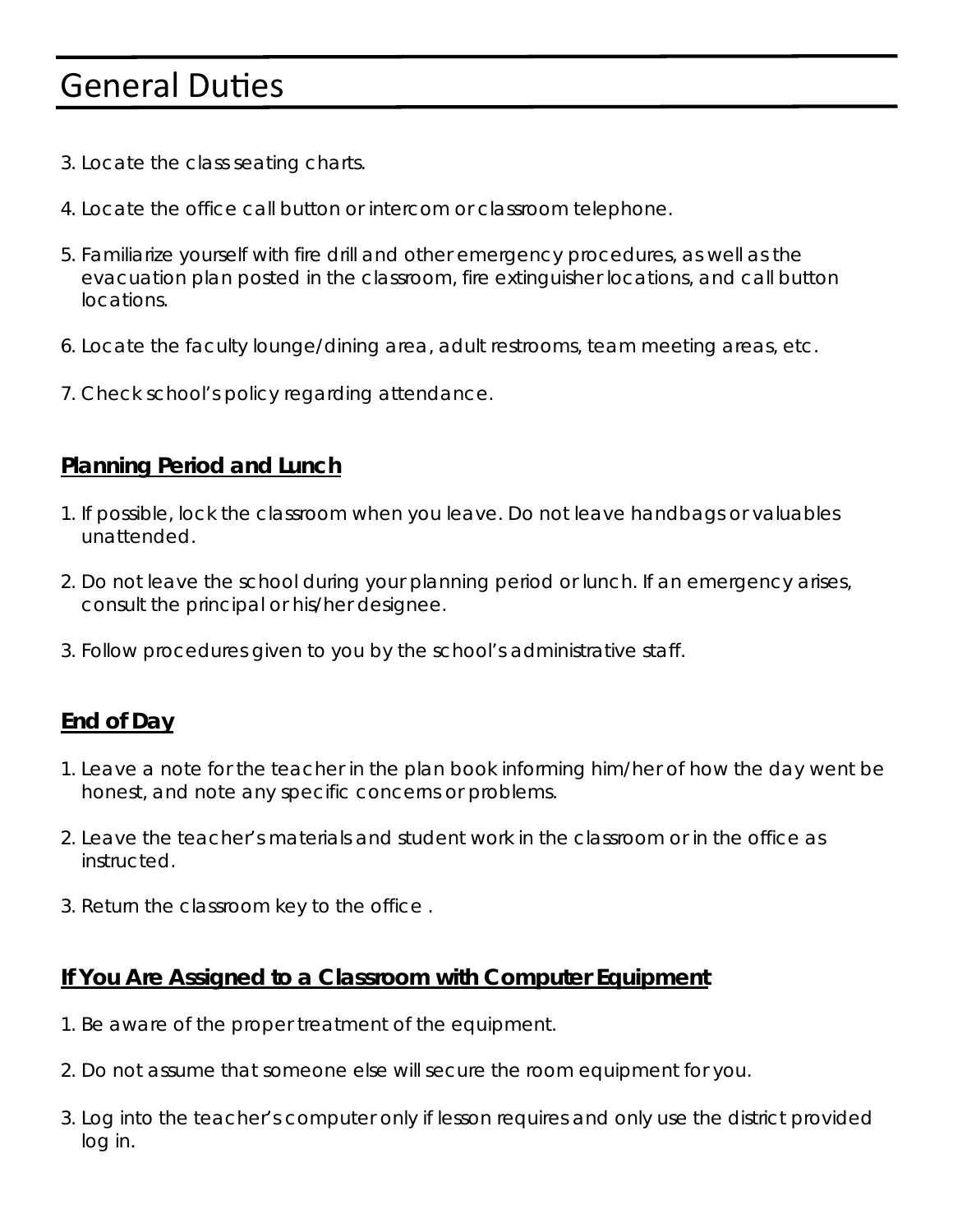### **Teaching Duties**

### **Before Classes Begin**

- 1. Write your name on the board.
- 2. Familiarize yourself with the teacher's lesson plans and Teacher's Edition of the textbooks.
- 3. As time permits, make notes on the lesson in your own words so that you will be more comfortable with the materials and better organized in your presentation.
- 4. Anticipate student's questions about the materials and be prepared to answer them.
- 5. In elementary schools, where there are no breaks between classes, quickly review plans and organize materials for the next lesson while the children are completing the current activity.
- 6. Once you are familiar with the school routine, remain close to the classroom door in the hallways during class changes.

### **During Each Class**

- 1. Take attendance.
- 2. Begin each class as soon as the bell rings. A prompt, organized beginning will project an "in charge" image.
- 3. Follow the lesson plan furnished by the teacher or note any changes you implemented.
- 4. Present an overview of the day's lesson (and a review of the previous lesson if you are returning to a class from the day before.)
- 5. Introduce the first activity.
- 6. Throughout the class, ensure that the students understand the lesson.
- 7. If students are doing seat work or group work, circulate to assist them as necessary. Praise students who are doing well; give corrective feedback and encouragement to those who are having difficulty.
- 8. Don't let the instructional pace drag.
- 9. Vary the order in which you call on students.
- 10. Avoid confusing the students by jumping abruptly from one activity to the next. Make the transition between activities smooth and systematic.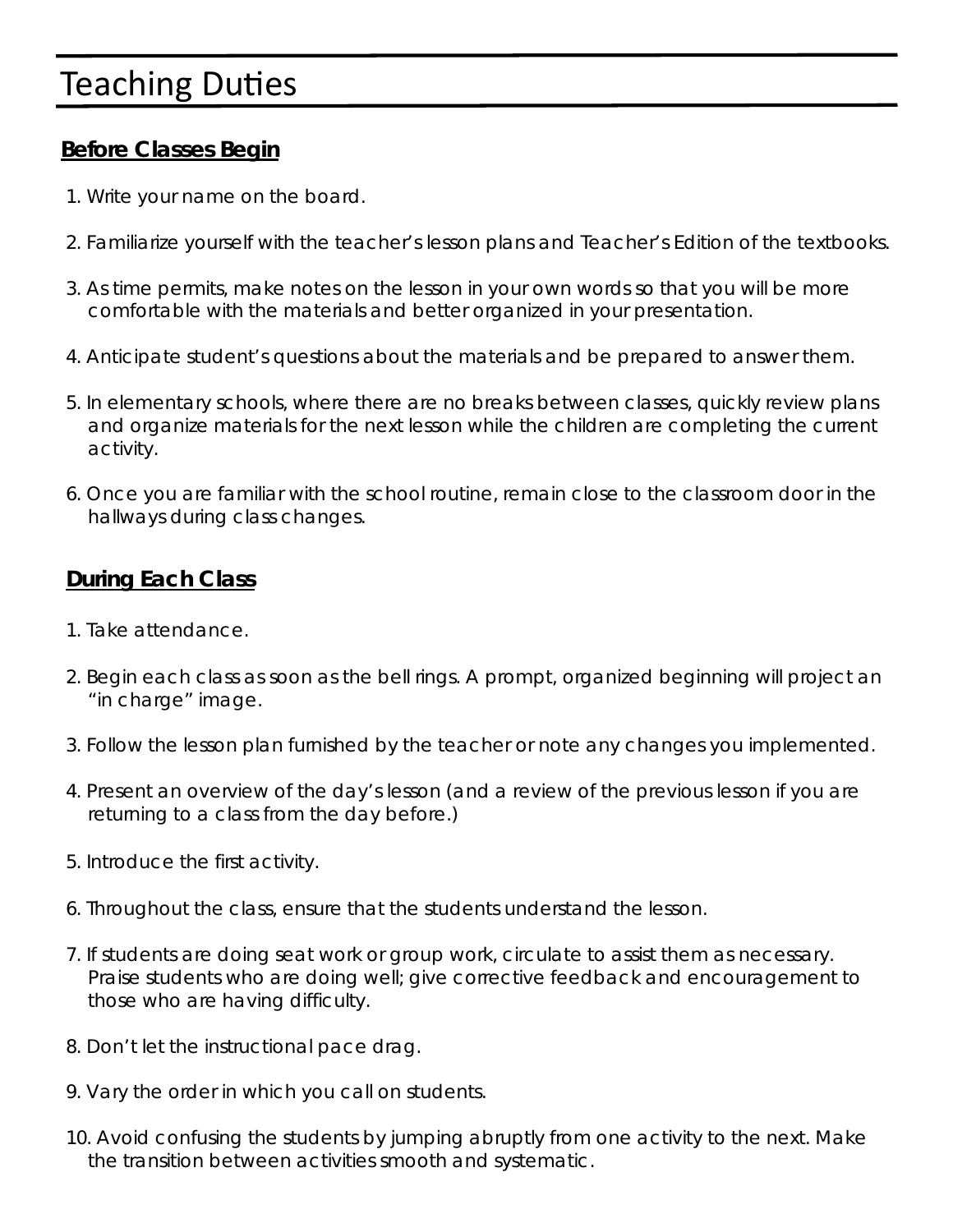# **Teaching Duties**

### **At the End of the Class**

- 1. Collect the students work.
- 2. Review important points of the lesson.
- 3. Go over the homework assignment with the class.
- 4. Give the students specific directions for end-of-class housekeeping chores.
- 5. Compliment the students on their performance, and thank them for their good behavior and work. Let them know that you will be informing the classroom teacher of what took place.
- 6. Walk elementary students all the way to and from activities.

### **After Class**

- 1. Organize and label the student work.
- 2. If you were unable to complete the lesson, leave a note for the teacher indicating how much you were able to cover.
- 3. Do not substitute a lesson of your own choosing for the assignment left by the teacher unless absolutely necessary.
- 4. Grade only assignments the teacher has asked you to grade.
- 5. Pick up and straighten the room.

### Professional Dress

#### **Appropriate Attire Guidelines for Men and Women**

Dress for Respect! – Teachers who dress professionally command more respect in the classroom than those who dress casually or inappropriately. Gain the respect you deserve by the way you dress. Even if a school has casual days, look professional.

- 1. Women avoid uncomfortable shoes and clothing. Select outfits in which you can bend down, stoop over, and write on the board with ease.
- 2. Men consider wearing a shirt and tie. You can always remove the tie, undo the neck button, and roll up your sleeves if you find yourself "overdressed" for the work assignment.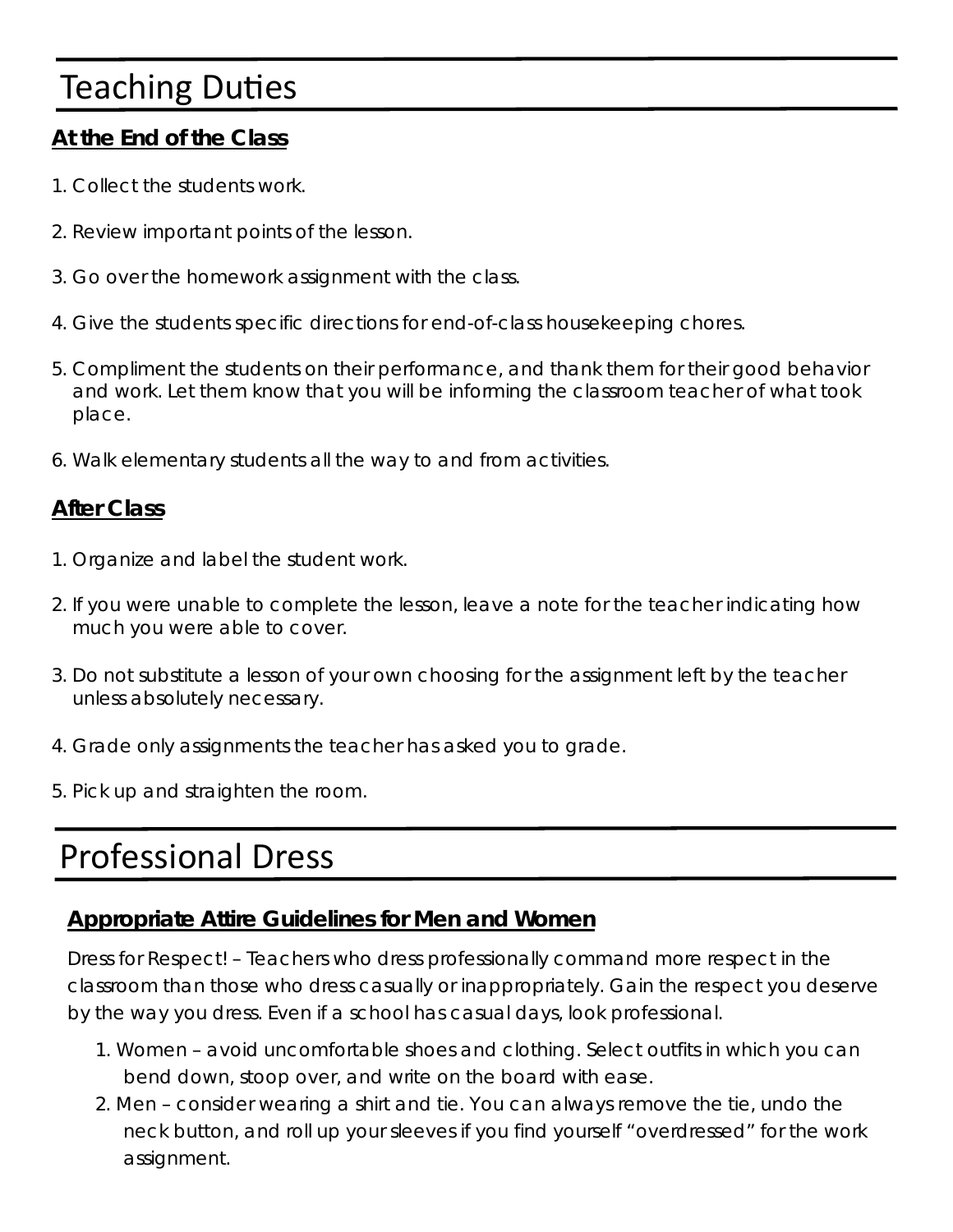# Tips of the Trade

### **Tips for getting more Substitute Teaching Jobs**

- 1. Be available.
- 2. Actively seek assignments.
- 3. Teach in Exceptional Student Education classes.
- 4. Advertise your degree.
- 5. Follow the lesson plans.
- 6. Do whatever is asked with a smile.
- 7. Ask if there is anything you can do to help out.
- 8. Work to improve your classroom management skills.
- 9. Grade papers if the teacher requests you do so.
- 10. Volunteer your time.
- 11. Attend extra-curricular activities.
- 12. Provide a business card or flyer to surrounding teachers.